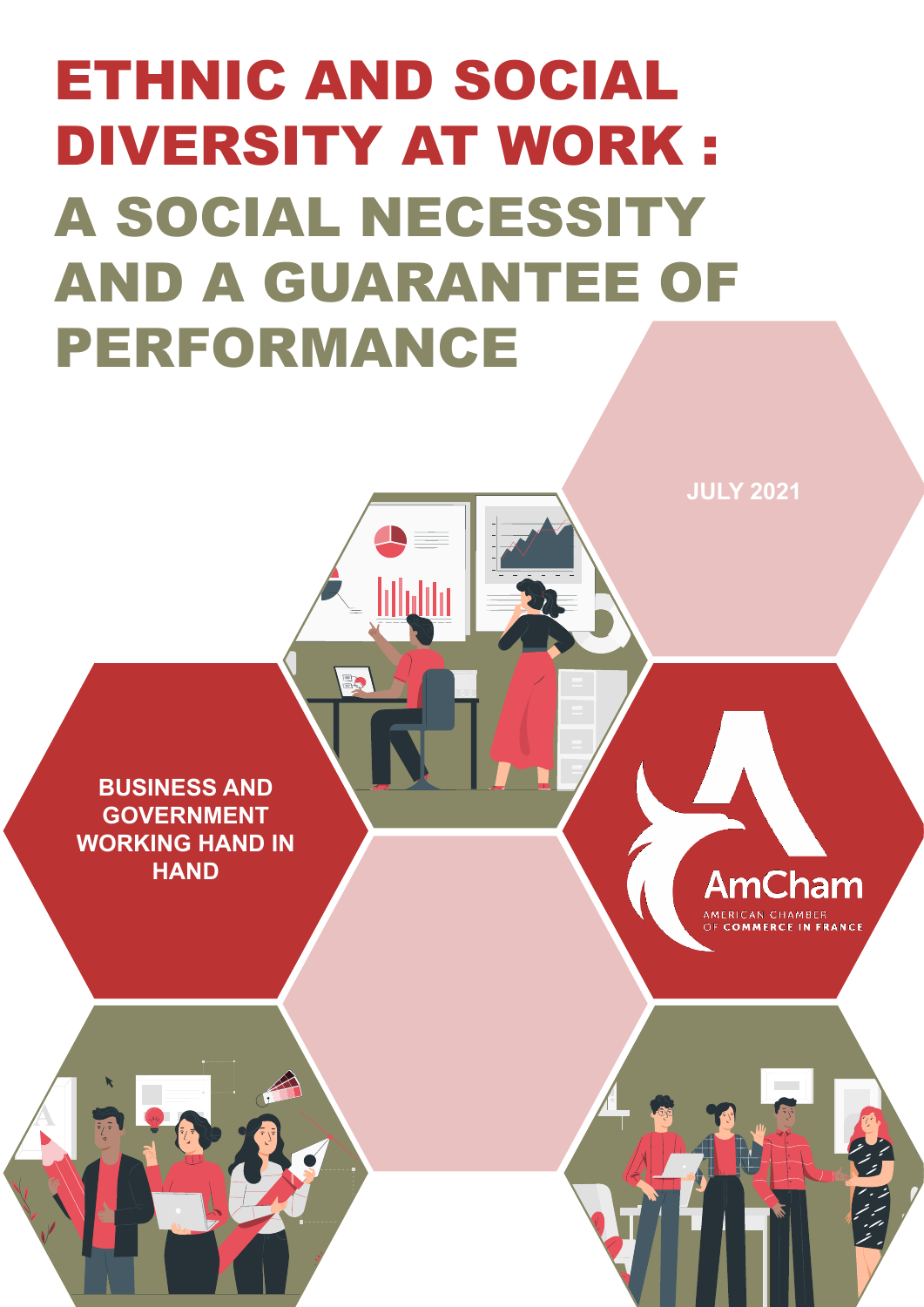# SUMMARY

### **1: OUR RECOMMENDATIONS FOR PUBLIC AUTHORITIES**

### **RECOMMENDATION 1**

**[Remove the taboos surrounding measuring](#page-4-0)  ethnic diversity and provide volunteer companies with the means to take full advantage of the 'diversity index' P.5**

### **RECOMMENDATION 2**

**P.6 [Build bridges between QPVs and recruiters](#page-5-0)  through the '1 jeune, 1 solution' platform**

### **RECOMMENDATION 3**

**P.7 Make higher education a key player in [ensuring greater social diversity among future](#page-6-0)  generations of workers**

### **2: OUR RECOMMENDATIONS FOR COMPANIES**

### **RECOMMENDATION 1**

**[Let's get the discussion going:](#page-8-0)  Employee Resource Groups and trainings open to all P.9**

### **RECOMMENDATION 2**

**P.10**

**P.11**

**[Let's change our habits: new](#page-9-0)  sourcing strategies and collaboration with local stakeholders**

### **RECOMMENDATION 3**

Let's empower top **management to create an inclusive dynamic and allocate the necessary resources**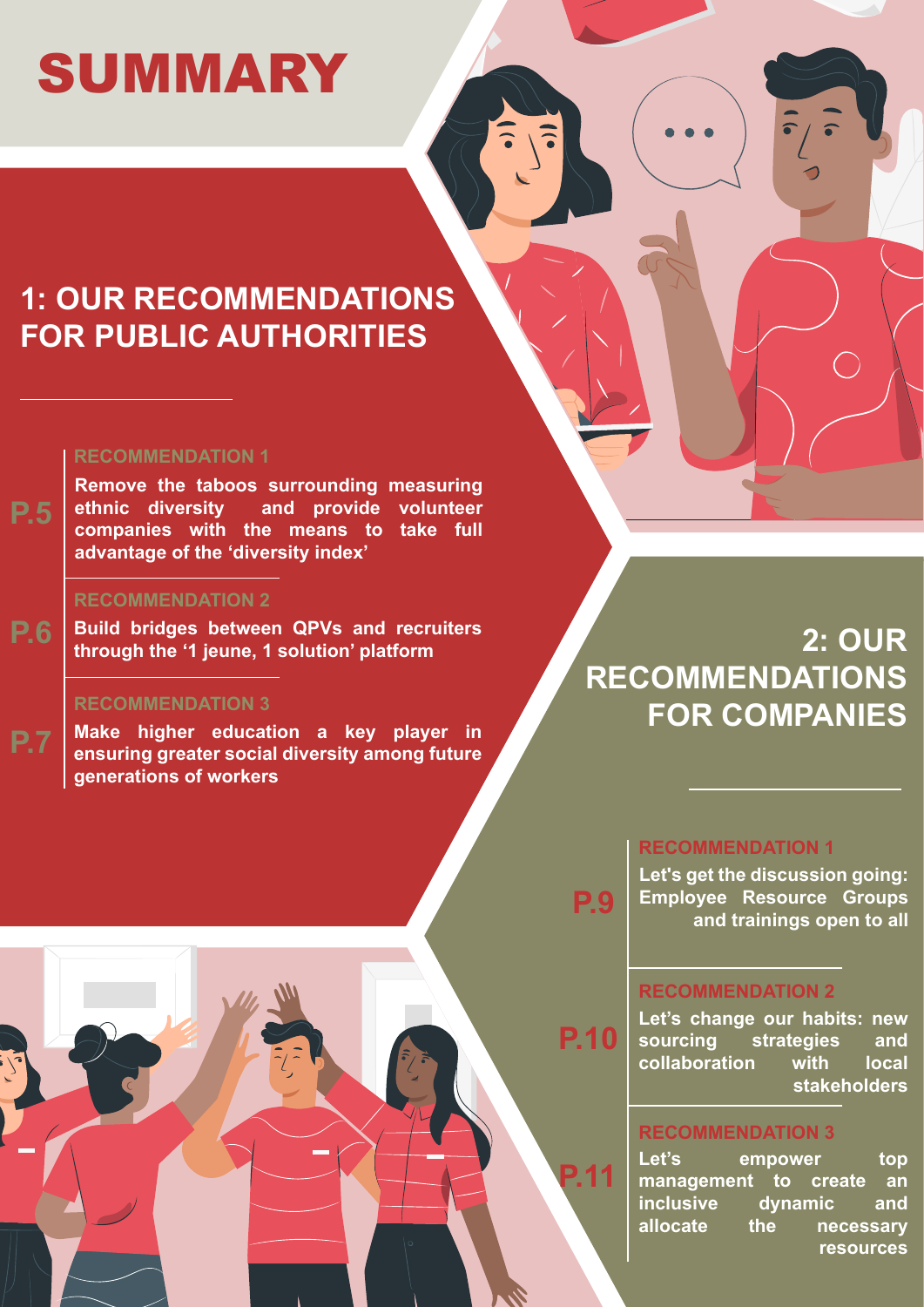AmCham France is convinced that diversity and inclusion1 are key issues on both sides of the Atlantic. Recent social movements (Black Lives Matter, #StopAsianHate) show **the growing will of citizens to fight against ethnic discrimination and to participate in the design of a fairer and more inclusive society.** Companies must seize this momentum and participate at their level in the development of this objective.

**However, the French legal framework makes it difficult for companies established in France to support this societal change.** The French universalist ideal, which appears to be a legacy of the Enlightenment, and which is justified in many respects with regard to French History, sometimes reveals its limits in the fight against discrimination. In the same way, the American model, which is opposed to the French model, also reaches its limits, as shown by the recent events that have made the headlines in the United States (police violence, racist attacks, etc.). Nevertheless, AmCham France is convinced that each model could benefit from the contributions of the other. Indeed, the French universalist vision implies that France is blind to the differences of each person and considers each citizen as equal, regardless of his or her unique characteristics. This invisibility prevents the identification and thus the recognition of certain difficulties that may affect some citizens and not others. For a company, this blindness generates a cost: the company cannot address the negative consequences of the lack of diversity, and it cannot emphasize the positive effects of diversity, although many studies show that companies benefit from being more diverse. Indeed, according to McKinsey, companies with high ethnic diversity are 36% more likely to achieve higher financial results than their competitors<sup>2</sup>. This approach **can sometimes limit companies that want to promote ethnic diversity and inclusion. In doing so, they miss out on the guarantee of performance that diversity provides and therefore lose competitiveness in their market.**

**This issue may also affect the attractiveness of France.** French subsidiaries who are limited by this unprotective legal environment, might be less likely to receive investments from their foreign parent company if the latter considers that the possibility to implement a D&I policy in their subsidiary is a key criterion for investment. At the same time, however, **a large majority of French people (70%) declare they would be willing to reveal sensitive personal information** such as their ethnic origin or skin color in a national census or a nationally-representative survey for **anti-discrimination purposes3 .**

Nevertheless, the research and various interviews we conducted with experts have shown us that **solutions and tools exist within the French legal framework.**  Promoting them would allow to better support those companies who wish to implement inclusion policies, thus reinforcing France's attractiveness to foreign investors as well. This issue is all the more important as France is one of **the EU countries where the perception of discrimination is most acute: nearly 80% of French people believe that discrimination based on skin color, ethnic origin or religion is widespread, compared to 60% of Europeans4 .**

AmCham France, supported by the American and the French companies that make it up its members, hereby formulates various recommendations addressed to the French public authorities and companies established in France in order to better address these issues. These recommendations, **which cover both ethnic and social diversity**, will help foster diversity of origin in all its forms and promote an inclusive work environment for all.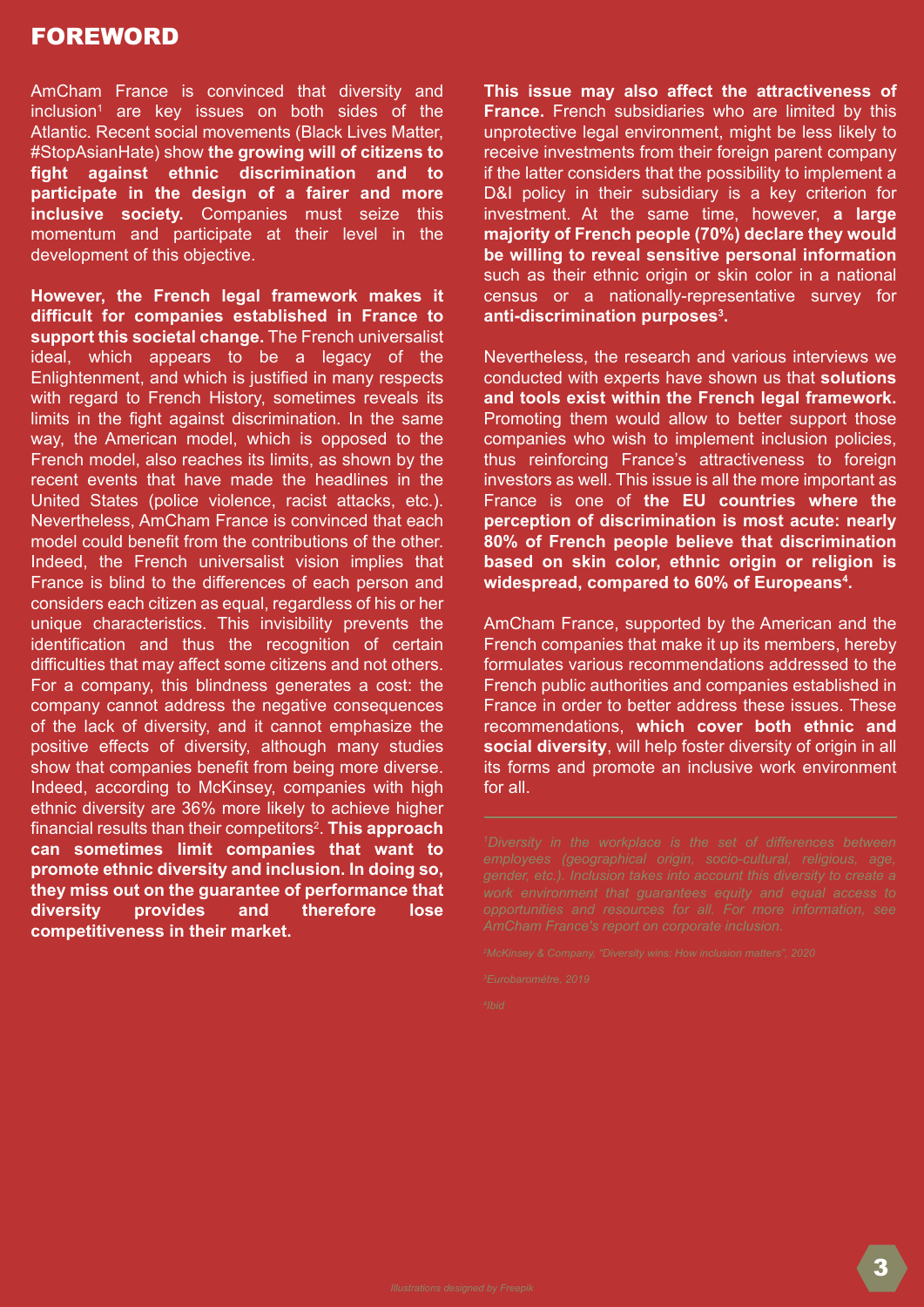## **OUR RECOMMENDATIONS FOR PUBLIC AUTHORITIES**

TO DO

**WORK** 

DONE

1

### **RECOMMENDATION 1**

**Remove the taboos surrounding measuring ethnic diversity and provide volunteer companies with the means to take full advantage of the 'diversity index'**

### **RECOMMENDATION 2**

**Build bridges between QPVs and recruiters through the "1 jeune, 1 solution" platform**

### **RECOMMENDATION 3**

**Make higher education a key player in ensuring greater social diversity among future generations of workers**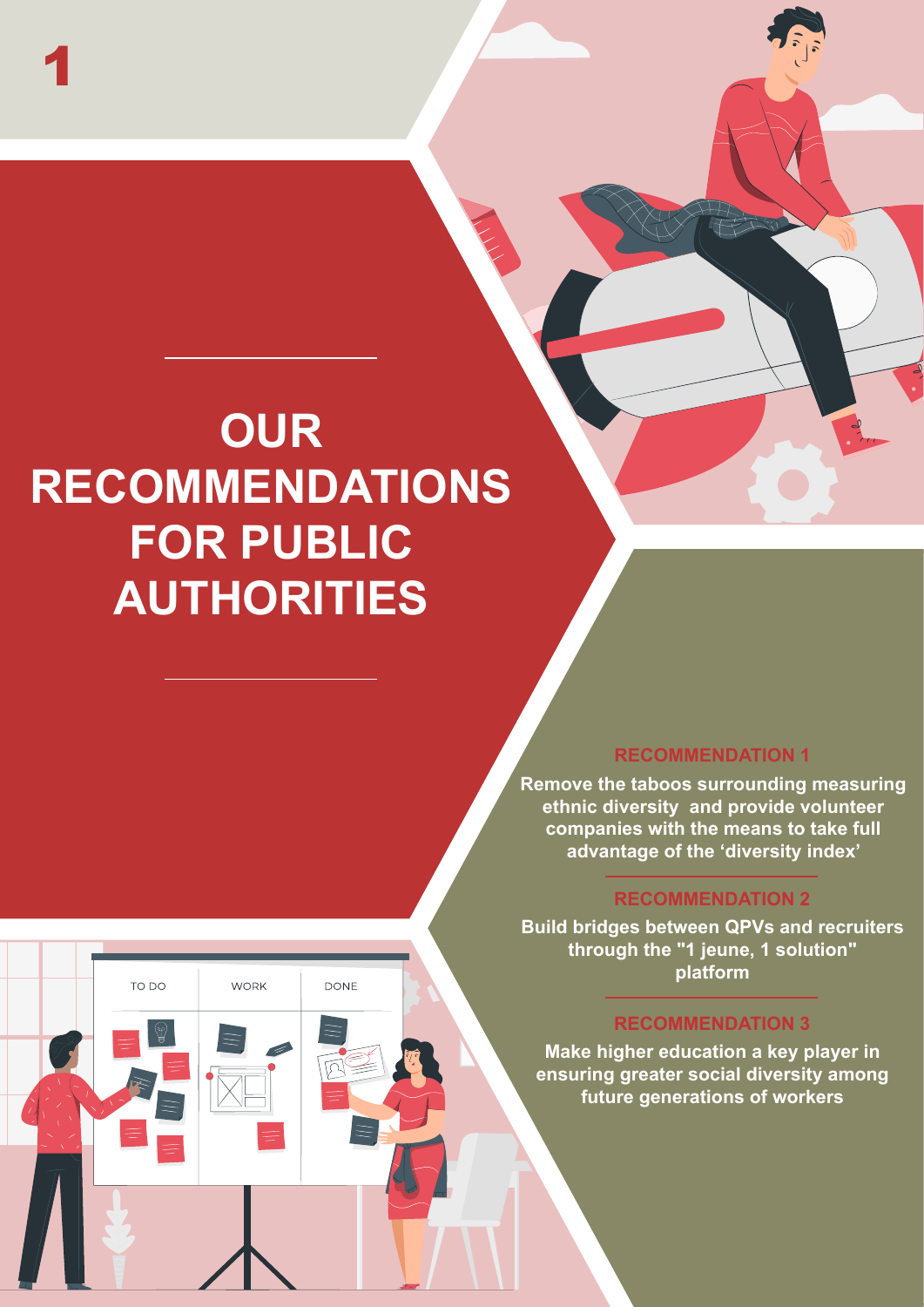### <span id="page-4-0"></span>REMOVE THE TABOOS SURROUNDING MEASURING ETHNIC DIVERSITY\* AND PROVIDE VOLUNTEER COMPANIES WITH THE MEANS TO TAKE FULL ADVANTAGE OF THE 'DIVERSITY INDEX'

**In January 2021, the French government announced the implementation of an ethnic and socio-economic 'diversity index' that will allow volunteer companies to measure the place given to minority representation in their recruitment and human resources management. AmCham France welcomes this ambitious initiative led by Minister Elisabeth Moreno, especially its incentivizing approach towards companies as opposed to a punitive approach.** Indeed, American companies are particularly committed to these issues and the establishment of this index will support the implementation of their diversity policies in their French subsidiaries. Nevertheless, even though this index is a major step forward, **risks remain as to its effective implementation by many companies that may be held back by the popular belief that, in France, measuring ethnic diversity is prohibited without exception.**

**To overcome this bias and to ensure that companies take advantage of this index, AmCham France recommends that the government:**

**LAUNCH A LARGE COMMUNICATION CAMPAIGN TO REMOVE THE TABOOS SURROUNDING MEASURING ETHNIC DIVERSITY AND SET AN EXAMPLE**

**AmCham France welcomes the fact that companies will be invited to complete this index on a voluntary approach. However, in order to set an example and remove doubts and fears among companies on the**  legal use of this index, AmCham France<sup>6</sup> **recommends that the French government strongly encourage public administrations to use it as well. This is all the more important that public administrations in France employ one out of five employees5 .** Indeed, measuring ethnic diversity is authorized by the French legal framework, provided that the collection and analysis of data are well regulated. However, few companies seem to be aware of this possibility because of certain fears and taboos on the subject. **AmCham France is therefore calling for the launch of a major communication campaign to remove this taboo and disseminate clear and precise instructions on how to measure ethnic diversity in compliance with the law.** 

*\*AmCham France has chosen not to use the controversial term 'ethnic statistics', as it is not representative of the issue at hand, namely that of improving representation and reducing discrimination.*

This information has already been made public by the report "Mesurer pour progresser vers l'égalité des chances" published by the CNIL and the Défenseur des Droits<sup>6</sup>, which should be brought to the attention of companies. **Furthermore, we suggest that this campaign should be accompanied by a toolkit explaining precisely how to measure ethnic diversity in compliance with the law.** Making this information public seems to be essential for volunteer companies to take full advantage of the diversity index.

#### **PREPARE FOR THE 'AFTERMATH': GIVING COMPANIES THE TOOLS TO ENSURE FOLLOW-UP ACTIONS.**

This index is the first step in a long process for which it is essential to support volunteer companies. Indeed, they must be able to analyze their results and draw positive actions for more diversity. **AmCham France therefore recommends that the government publishes a list of associations and trusted third parties with which to collaborate.** In addition, **a guide to good practices** implemented by companies that have taken steps to promote ethnic diversity could be published so that, once the index has been completed, companies can act based on what is already being done successfully elsewhere.

### **PROVIDE A BENCHMARK FOR COMPANIES TO SET TARGETS AND COMPARE THEIR RESULTS.**

AmCham France considers that it is crucial to determine the benchmark against which companies can compare their results in order to know where they stand in terms of representation and inclusion of ethnic minorities. **AmCham France calls on the government to share more widely the results of INSEE's Trajectoires et Origines (TEO) survey<sup>7</sup>. This** study is currently the only data collection on the representation of ethnic minorities in France and its second edition will be released in the coming months. **The government could also consider including social and ethnic origin in the national census** so that companies have a benchmark to compare themselves with, as it is already the case in the United Kingdom, for example.

*5 [Ministry of Transformation and Public Service , Annual State of the Public Service](https://www.fonction-publique.gouv.fr/files/files/publications/rapport_annuel/RA2020_web.pdf)  Report, 2020*

*7 [Trajectoires et Origines de l'INSEE](https://www.ined.fr/fichier/s_rubrique/24668/grande.enquetes_teo_fascicule.fr.pdf)*

*<sup>6</sup> ["Mesurer pour progresser vers l'égalité des chances" CNIL, Défenseur des](https://www.cnil.fr/sites/default/files/atoms/files/ddd_gui_20120501_egalite_chances_0.pdf)  Droits*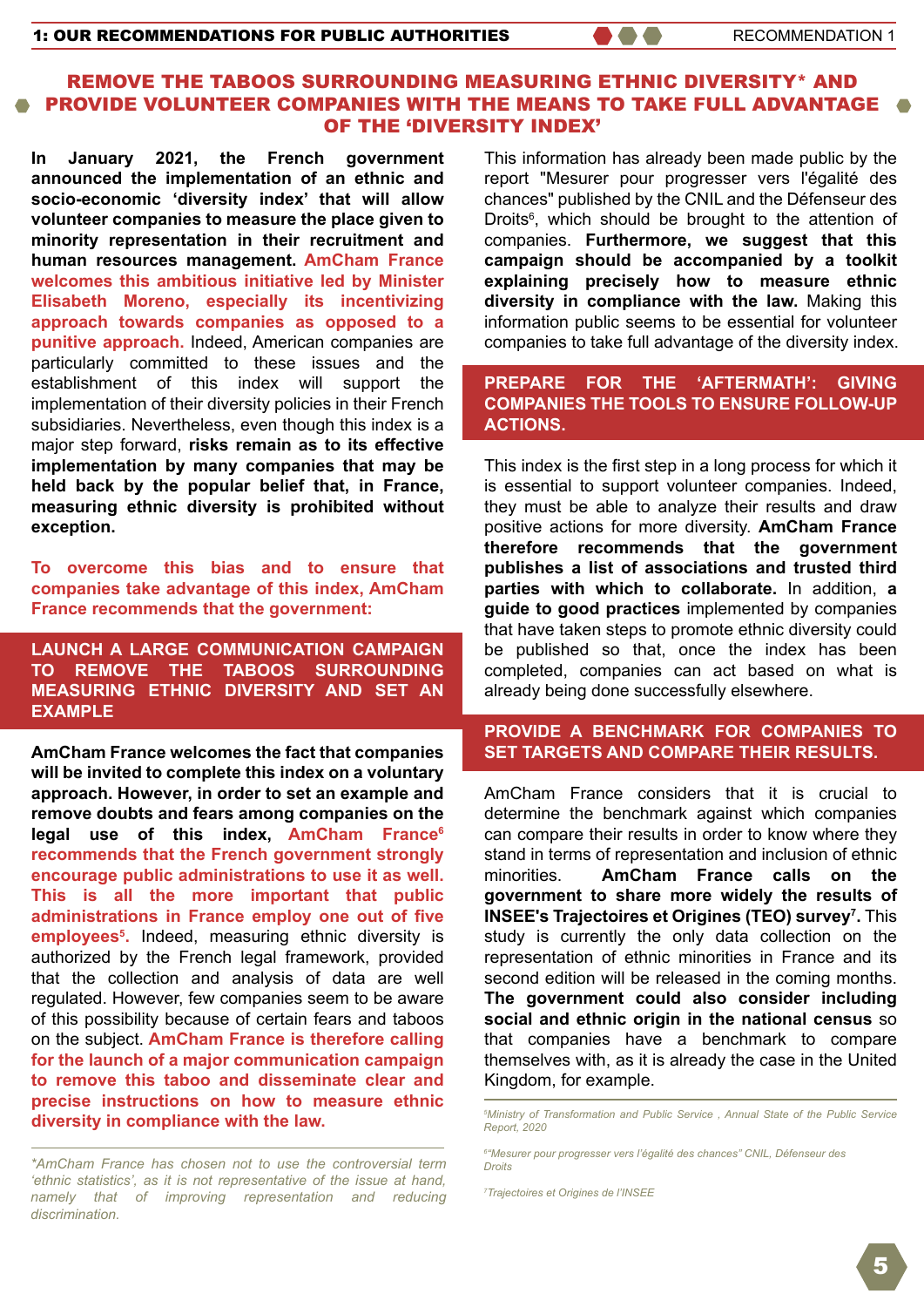### <span id="page-5-0"></span>BUILD BRIDGES BETWEEN QPVS AND RECRUITERS THROUGH THE '1 JEUNE, 1 SOLUTION' PLATFORM

In France, the universalist ideal prevents the implementation of public policies targeting ethnic minorities in particular. **However, the QPV policy (Quartiers prioritaires de la ville, Priority Urban Neighborhoods) acts as a proxy for addressing these issues because of the intersectionality of discrimination related to social and ethnic origin in France.** Efforts to ensure better social mobility for the inhabitants of the QPVs therefore automatically target ethnic minorities, which are often overrepresented in these urban areas<sup>8</sup>.

In this context, **many companies are conducting recruitment programs specifically targeting the QPVs in order to diversify the socio-economic background of their talents.** However, this approach is not easy for recruiters, who have to deal with **a considerable number of actors** in the QPVs working on talent detection, training and recruitment. Moreover, these stakeholders tend to be **organized in silos**  (unemployment services, social insertion services, public interest associations working for social mobility in the QPVs and for the representation of minorities in companies, etc.). **This plurality of stakeholders results in particularly high hiring costs and cumbersome processes, and discourages a large number of companies from offering their services.**

**However, local associations are key stakeholders in ensuring the long-term recruitment of young people from disadvantaged neighborhoods and socio-economic diversity. They complete the action led by the social insertion and unemployment services by offering dedicated training programs that are adapted to the needs of both companies and young talents.** In this way, they help reduce the high turnover rate that characterizes these types of recruitments when they are carried out without specific support, and thus ultimately promote the inclusion, integration and retention of talent.

**IN ORDER TO TAKE GREATER ADVANTAGE OF INITIATIVES CONDUCTED BY INSTITUTIONAL AND ASSOCIATIVE PLAYERS, AMCHAM FRANCE RECOMMENDS BETTER COORDINATING THEIR ACTIONS AND FACILITATING THE CONNECTION BETWEEN YOUNG TALENTS FROM THE QPVS AND RECRUITERS.**

**To achieve this, AmCham France welcomes the '1 jeune, 1 solution' (1 young talent, 1 solution) initiative launched by the Government in the Summer of 2020 and recommends that this platform be completed by the creation of an 'associations compass'.** 

In the same way as the "social assistance compass" already made available on the online platform, **this new compass would provide an exhaustive overview of the network of associations that offer training and hiring programs, as well as their specific missions and target audiences.** This compass could offer **a portal for companies and a portal for youths.** It would show companies and young people all the associations that can support them in their recruitment process or their job search, according to their specific needs. It will therefore **create economies of scale and considerably reduce the costs of hiring young people in the QPVs** by these companies while promoting the coordination of all players. The platform will thus constitute **a real link between employers and talents** and will allow employers to publish **qualified job offers** addressed to these young people.

*8 According to a study by Jean-Louis Pan Ké Shon (2011), based on TEO data, in 2009 only 36% of the inhabitants of sensitive urban zones in France that are also classified as urban tax-free zones, and defined by the authorities as high-priority targets for city policy, were part of the majority population (i.e. neither from French overseas departments, nor immigrants, nor children of immigrants). This suggests an over-concentration of minority populations in neighborhoods.*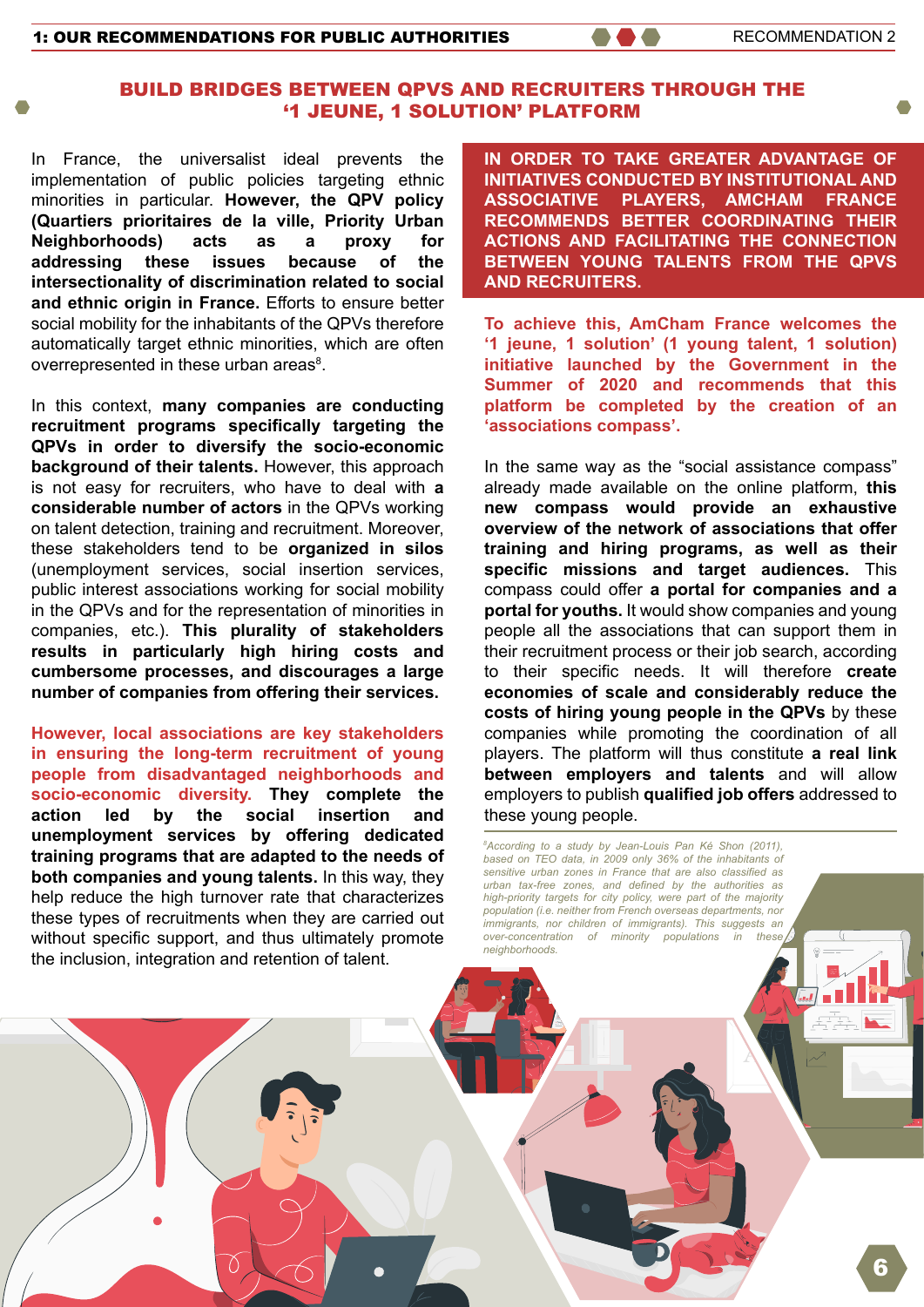### <span id="page-6-0"></span>MAKE HIGHER EDUCATION A KEY PLAYER IN ENSURING GREATER SOCIAL DIVERSITY AMONG FUTURE GENERATIONS OF WOKERS

**In France, higher education is struggling to play its role as a social elevator.** Indeed, **working-class children represent only 12% of students in higher education,** whereas working-class people represent nearly a quarter of the active population. Similarly, selective courses of study (preparatory classes, masters, doctorate) only account for very little students from modest backgrounds. Yet **France is fortunate to have an exceptional higher education system** with quality research<sup>9</sup> and teaching, able to compete with the best universities in the world<sup>10</sup>. Moreover, the fact that France's public universities require no student fees make them all the more accessible to all.

Many renowned French schools, both public and private, have implemented various reforms of their entrance exams to ensure more social inclusion. Since 2001, Sciences Po Paris, for example, has been recruiting students from ZEP (priority education zone) high schools through a specific system<sup>11</sup>. This is also the case for several business schools. Through its Equal Opportunity Center created in 2004, ESSEC Business School launched intensive programs in 2010 for students from disadvantaged backgrounds to increase their chances of admission. To improve the share of public-scholarship holders in its student body from 22% to 27% in three years from now, ESSEC will also be implementing a "double call for oral exams". In addition, HEC Paris recently announced measures in favor of public-scholarship holders (bonus points, free entrance exam) with the objective of increasing their share in the student body to 20% within 3 years<sup>12</sup>.

**AmCham France welcomes these efforts and encourages public authorities to make higher education a key player for promoting greater social diversity among future generations of workers. To do so, AmCham recommends:**

### **REINFORCING THE QUOTAS OF SCHOLARSHIP HOLDERS IN HIGHER EDUCATION:**

AmCham France welcomes the quotas already implemented in higher education as well as the decision to let the academy rectors decide on the level of quotas of scholarship holders to be integrated in the different programs.

Currently, the percentage of public-scholarship holders accepted in a program is set according to the percentage of public-scholarship holders among applicants, to which a minimum of  $2\%$  is added<sup>13</sup>. **AmCham France suggests to raise this additional percentage of public-scholarship holders to 5% in selective programs** (preparatory classes, dual courses and double university degrees) so that these programs better reflect social diversity.

### **ENCOURAGING WORK-STUDY PROGRAMS:**

For many students, work-study programs are the sole condition to financing their studies. In this context, **AmCham France recommends that the government continue to support the hiring of work-study students in companies, while encouraging universities to offer those types of programs.** Indeed, work-study programs are a **real lever for social diversity in companies.** According to a survey conducted by the Conference of University Presidents and revealed by Les Echos, 73% of respondents declared that the guarantee of remuneration was their main reason for choosing a work-study program. Without apprenticeship training, 30% of the students that answered this survey even indicated that they would not have been able to continue their studies, whether they were in a master's or bachelor's program 14. These programs, which combine traditional studies and an immersion into the employment world, also allow young people from disadvantaged backgrounds to adapt to business culture and develop the soft skills they need for their future professional life. **In order to make work-study programs a highly-regarded option, as they already are in other European countries15, AmCham France recommends improving their image among students and their parents (public communication campaign) as well as in schools, who, by offering more programs of the sort, will largely benefit from a more socially-diverse student body.**

*[12Sciences Po Paris, Admission en bachelor pour les bacheliers des lycées français :](https://www.sciencespo.fr/admissions/fr/bachelor/bacheliers-lycees-francais/conventions-education-prioritaire.html)  Convention d'Education Prioritaire (CEP). Consulted in June 2020*

*[13L'Etudiant, Hors-série « Parcoursup 2019-2020 », 2020.](https://fr.calameo.com/read/0048099220c27efc14838)*

*[15Senate, Information report « Le système d'apprentissage en Allemagne](http://V)  et en Autriche : un modèle à suivre ? », 2015.*

*<sup>9</sup> Ministry of Education, 2017 - 2018 data.*

*<sup>10</sup>Quacquarelli Symonds (QS) ranking*

*[<sup>11</sup>Les Echos, « Comment HEC veut atteindre 20 % de boursiers parmi ses élèves »,](https://www.lesechos.fr/politique-societe/societe/exclusif-comment-hec-veut-atteindre-20-de-boursiers-parmi-ses-eleves-1314148)  2021.* 

*[<sup>14</sup>Les Echos, « A l'université, sans accès à l'alternance, 30 % des jeunes apprentis](https://www.lesechos.fr/politique-societe/societe/exclusif-a-luniversite-sans-acces-a-lapprentissage-30-des-jeunes-auraient-stoppe-leurs-etudes-1321495)  auraient stoppé leurs études », 2021.*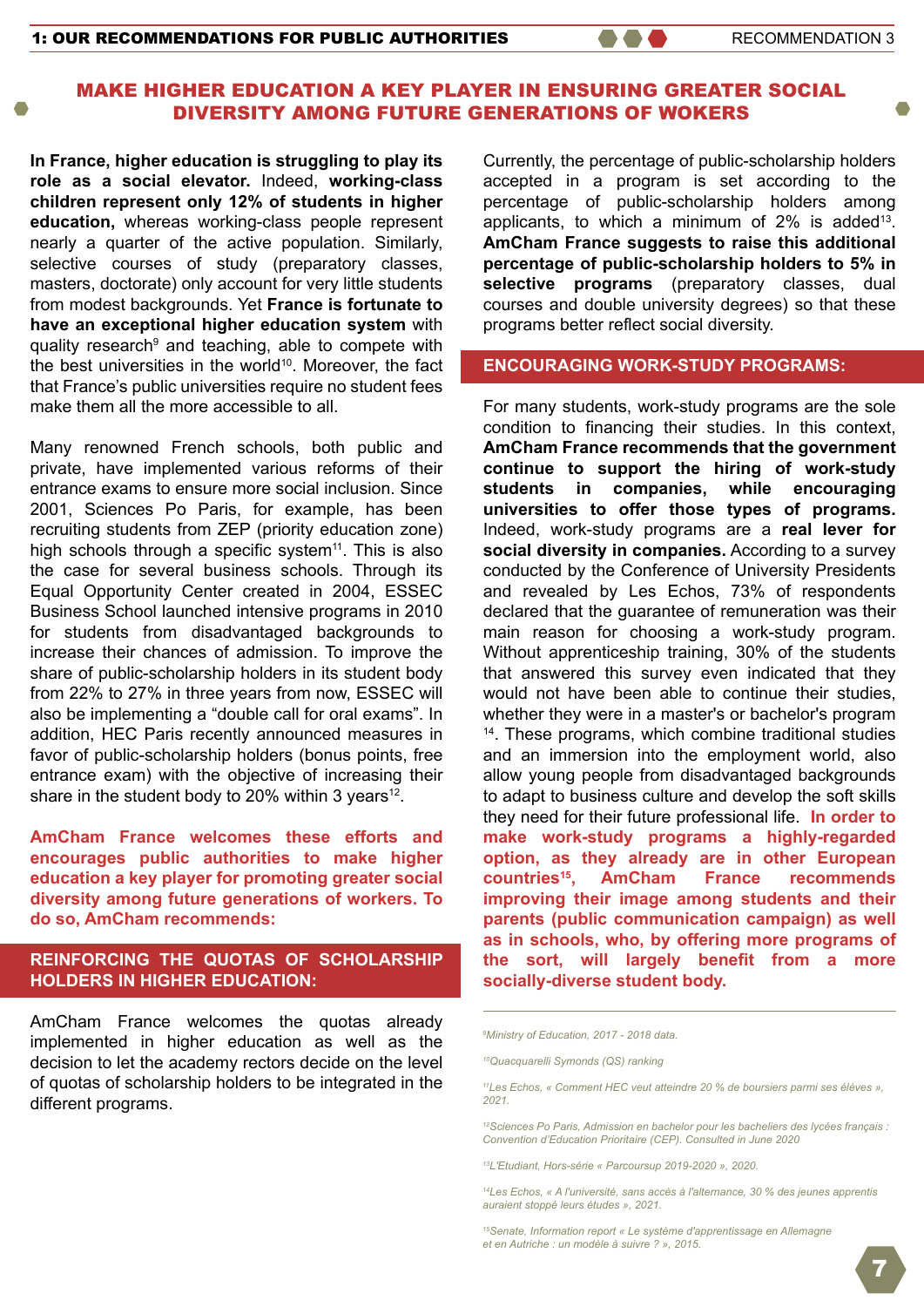### **OUR RECOMMENDATIONS FOR COMPANIES**

### **RECOMMENDATION 1**

**Let's get the discussion going: Employee Resource Groups and trainings open to all**

### **RECOMMENDATION 2**

**Let's change our habits: new sourcing strategies and collaboration with local stakeholders**

### **RECOMMENDATION 3**

**Let's empower top management to create an inclusive dynamic and allocate the necessary resources**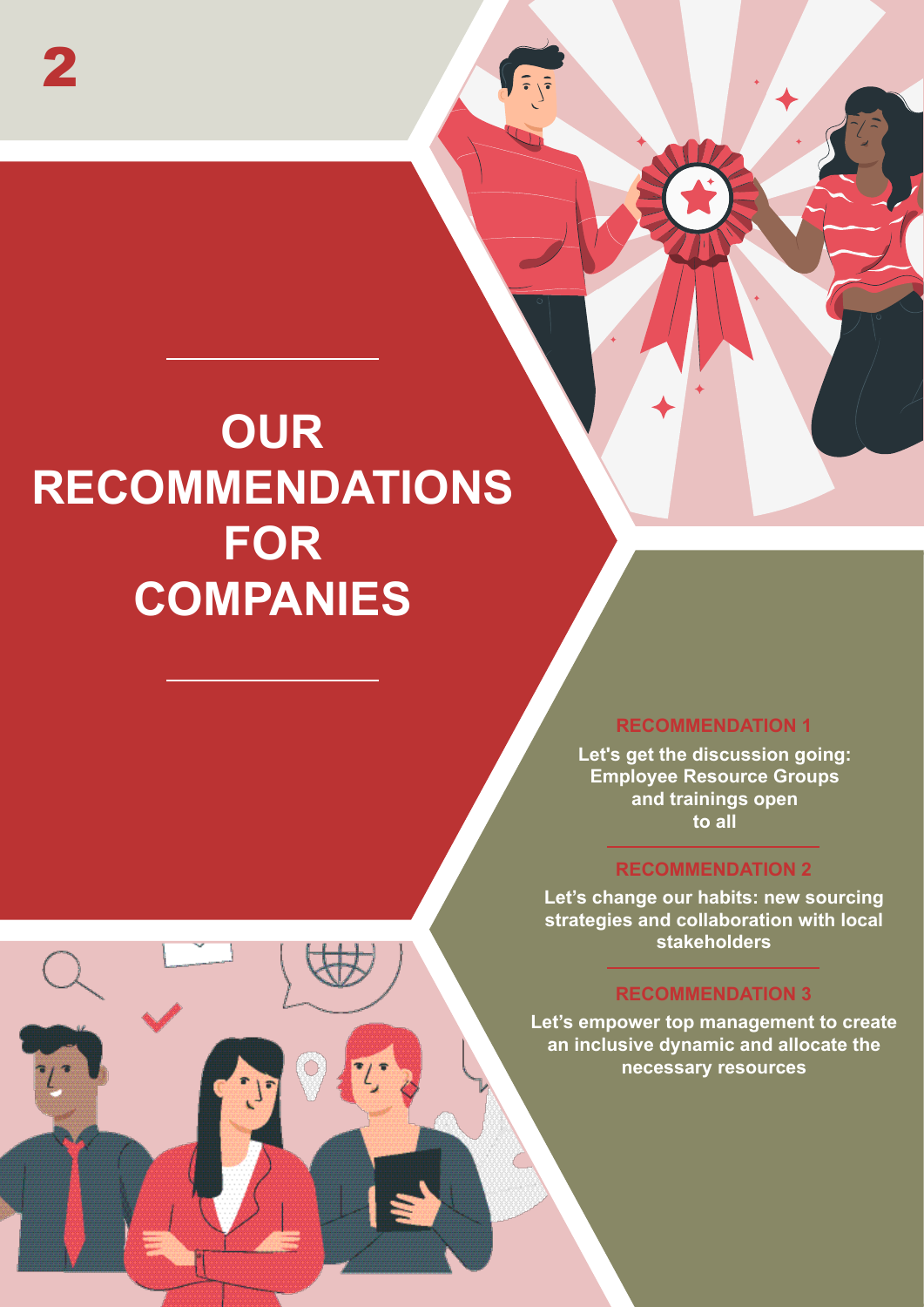### <span id="page-8-0"></span>LET'S GET THE DISCUSSION GOING: EMPLOYEE RESOURCE GROUPS AND TRAININGS OPEN TO ALL

AmCham France is convinced that engaging in discussions with its employees is one of the most effective ways to implement a successful D&I policy. Indeed, an individual persuasion of each employee is often necessary to **convince them of the merits of this policy and thus make the company culture evolve.** Engaging them in a discussion will also help remove taboos on these issues, while at the same time gathering a sense of inclusion and belonging.

**Employees may also wish to discuss these topics among themselves, in a restricted group. Employee Resource Groups (ERGs) are made up of volunteer employees who share a common identity, characteristics or interests, as well as their allies16**, to address certain issues together. ERGs can address a vast array of topics: ethnic or gender minorities, disabilities, ecology, etc. The creation of such groups allows for **the exchange and sharing of experiences between employees** and promotes the inclusion of all within the company. Furthermore, it should be noted that the creation of such groups in the area of ethnic minorities is perfectly authorized by French law and does not rely on the collection of sensitive data but rather on the voluntary identification of members.

In addition, **in order for D&I issues to be understood and grasped by employees, it seems necessary that they be fully trained and informed on these issues.** Indeed, the promotion of diversity and inclusion is much easier when employees understand the issues at stake and know what behaviors to adopt. Training is therefore an essential tool that must be open to as many employees as possible.

**AmCham France invites companies to engage in discussions on ethnic and cultural diversity issues and recommends:**

#### **ENOURAGING THE CREATION OF ERGS OPEN TO ALLIES.**

These networks are among the successful initiatives that have been implemented to promote a culture of inclusion. In terms of diversity of background, **these groups appear to be beneficial to all.** For employees, the establishment of ERGs **improves their sense of inclusion, belonging and self-worth.** For companies, **these groups are real levers of performance17.** For instance, from a purely business point of view, they can allow the company to consult groups of employees who are representative of the markets it wishes to reach, while from a managerial point of view, these groups allow for a better retention of talent as well as an improvement of the employer brand. They **also stimulate innovation and creativity, and are performance drivers18.** AmCham France therefore recommends that companies set up such groups while guaranteeing access to all. Indeed, the presence of allies in ERGs plays a vital role in the implementation of the company's inclusive approach.

### **DEEPENING ANTI-DISCRIMINATION TRAININGS AND EXTENDING THEM TO ALL STAFF MEMBERS.**

Since 2017, the Equality and Citizenship Law (loi Egalité et Citoyenneté) requires professionals in charge of hiring in companies to undergo anti-discrimination trainings. AmCham France recommends that companies extend staff training in several ways. First of all, it is in their interest **to train employees on non-discriminatory hiring, but also on non-discriminatory management.** Indeed, promoting diversity when hiring is a necessary but not sufficient first step to ensure that employees feel included throughout their whole career. **Generalizing anti-discrimination training to all managers** seems necessary so that they are fully capable of understanding the issues related to ethnic diversity in the company and invested in the D&I policy.

*16An employee who does not necessarily share this common characteristic but who nevertheless wishes to get involved in supporting the cause of the ERG.*

*17Heidrick & Struggles, Meeting the Inclusion Imperative Diversity & Inclusion [Practice: How leaders can link diversity, inclusion, and accelerated performance,](https://www.heidrick.com/en/insights/diversity-inclusion/meeting_the_inclusion_imperative)  2020.*

*[18Welbourne et al., The case for employee resource groups: A review and social](https://www.researchgate.net/publication/320368709_The_case_for_employee_resource_groups_A_review_and_social_identity_theory-based_research_agenda)  identity theory-based research agenda, 2017.*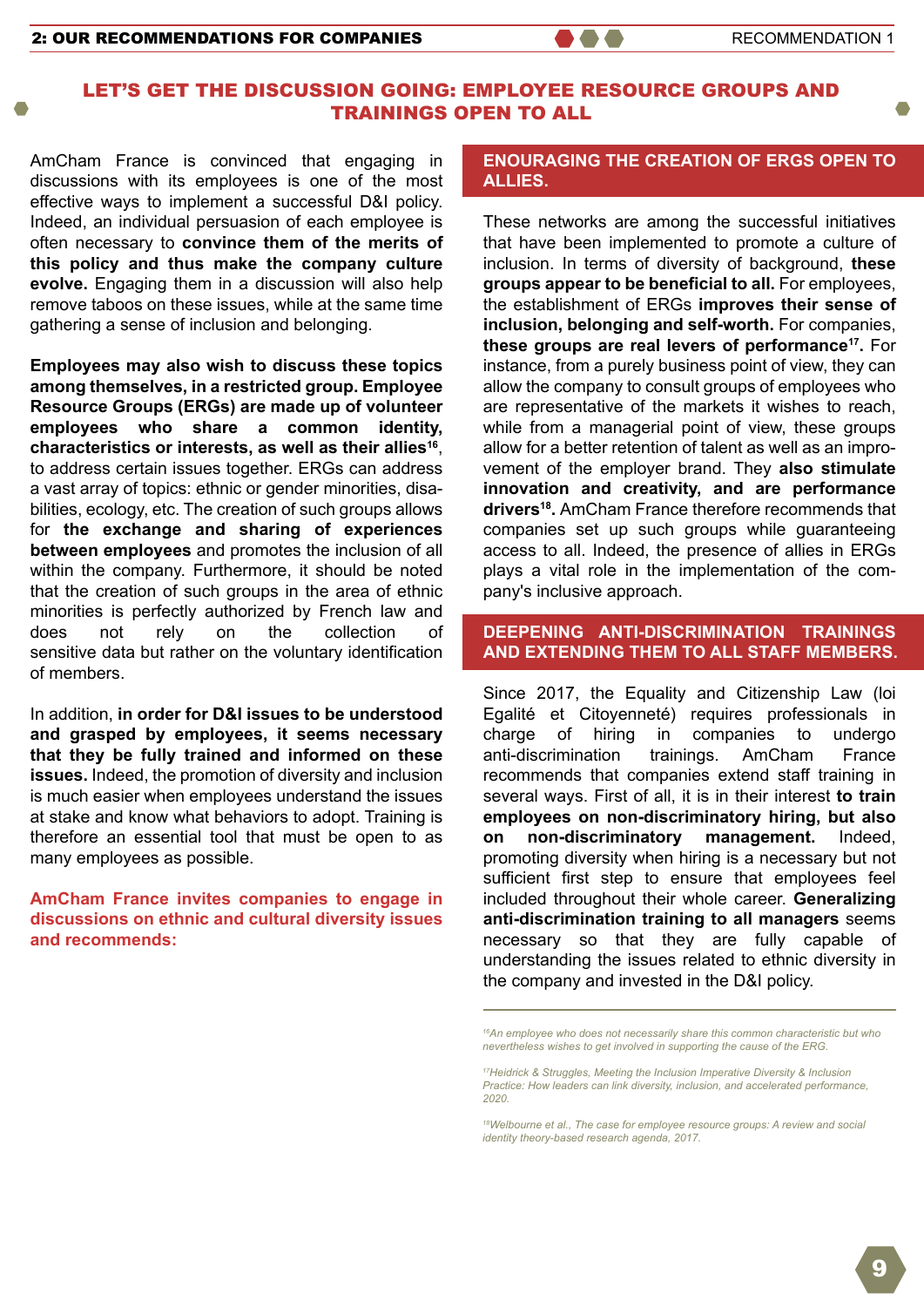#### <span id="page-9-0"></span>2: OUR RECOMMENDATIONS FOR COMPANIES **And the Secomment of the RECOMMENDATION 2**

### LET'S CHANGE OUR HABITS: NEW SOURCING STRATGIES AND COLLABORATION WITH LOCAL STAKEHOLDERS

**A D&I policy permeates all of the company's HR and managerial processes:** hiring, recruitment, internal promotions, performance evaluations, employee motivation, etc. However, changing all these processes implies deconstructing certain employee habits. Such a change in mindsets and practices will also necessarily take time.

**In order to make this change in habits as smooth as possible, AmCham France recommends that companies:**

### **DEEPLY MODIFY SOURCING STRATEGIES BY GOING BEYONG ESTABLISHED PROTOCOLS.**

AmCham France invites companies to rethink their hiring strategy by **changing their talent pool**. In this respect, **recruiting more young people on work-study programs** helps promote social diversity. Companies can also train their employees in **new inclusive hiring methods**: writing inclusive ads, interview techniques designed to avoid prejudice, focusing on skills rather than experience, anonymous CVs, testing campaigns, etc. More generally, AmCham France calls on companies to hire their **9th-grade interns from REP or REP+ schools (priority schooling)** so that these young people, who often cannot be helped by their parents' connections, can have a meaningful first experience in a company.

### **COLLABORATE WITH ASSOCIATIONS.**

Changing company and employee habits is not an easy task. AmCham France therefore recommends working with associations that work in the field of D&I. These external experts will be able to **support and guide companies** in changing their processes, conduct surveys on biases and prejudices, but also **train employees** in non-discriminatory recruiting methods.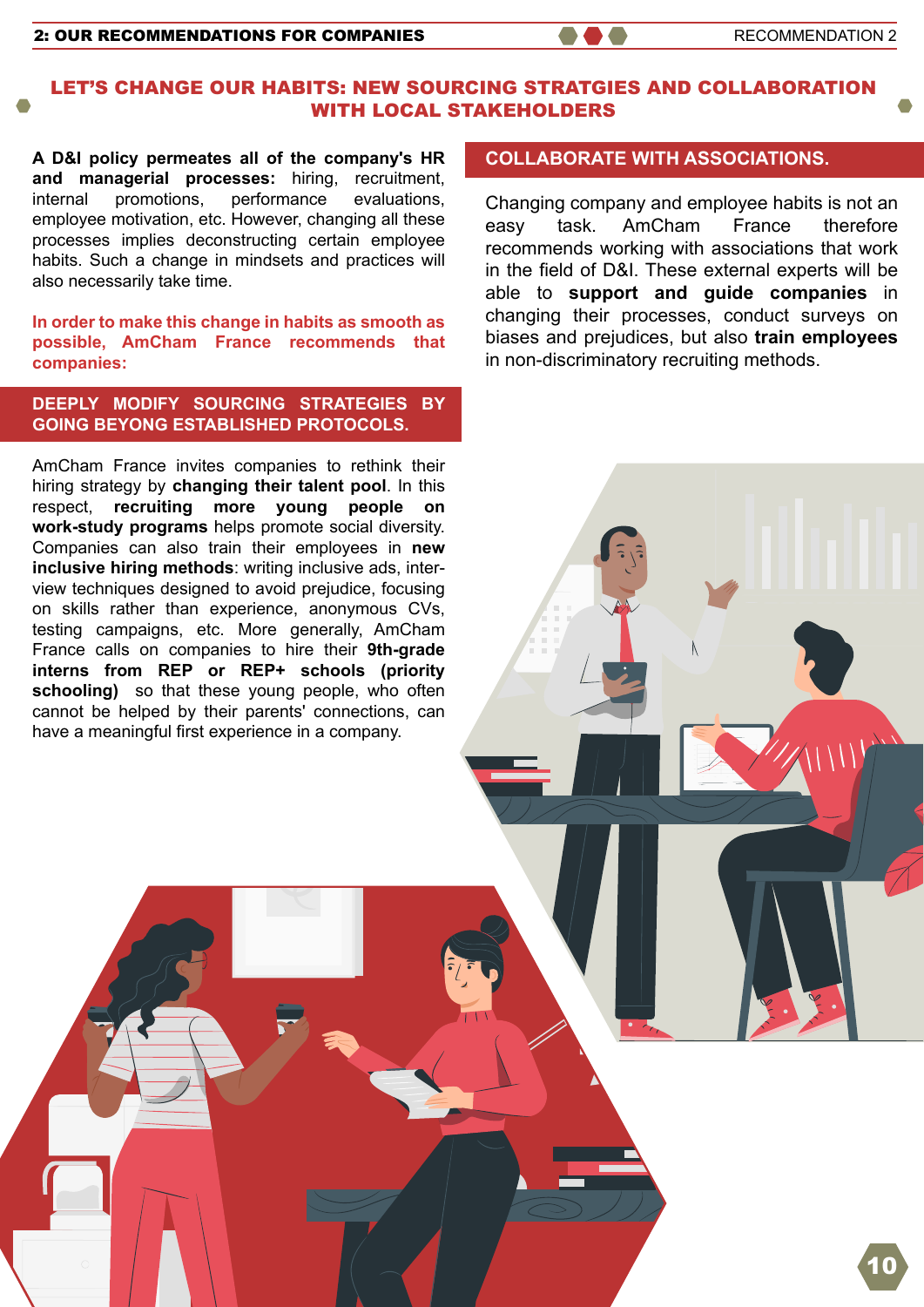### <span id="page-10-0"></span>LET'S EMPOWER TOP MANAGEMENT TO CREATE AN INCLUSIVE DYNAMIC AND ALLOCATE THE NECESSARY RESOURCES

While it is obviously important that all employees support the company's D&I policy, the responsibility and involvement of senior management seems particularly crucial to the success of an inclusion policy. This observation is shared by many, as proven by the work of the Harvard Law School Forum<sup>19</sup>, which emphasizes the importance of the role of senior management in these matters, particularly in creating an inclusive work environment. Indeed, inclusion implies changing behaviors, overcoming pushback, and fighting against the natural tendency of employees to conform. It is therefore necessary to have a strong and unquestionable will so that it permeates all levels of the company. This is also the case because the implementation of an inclusion policy is not a simple task and requires time and patience<sup>20</sup>.

**AmCham France is therefore convinced that top management has a key role to play in instilling a truly inclusive dynamic within the company. To do so, AmCham France recommends that managers:**

### **LEAD BY EXAMPLE AND STRIVE FOR GREATER REPRESENTATIVENESS:**

Senior managers must lead by example and **present themselves as allies of minorities within the company**, listening to them and speaking out for their full inclusion within the company. **As such, it is critical that leaders become involved in ERGs and put these employee networks under their umbrella as true supporters of the cause.** In this way, ERGs will be heard at the executive committee level and will benefit from the support of the entire senior-management body. In addition, just as executive committees will probably have to strive for greater gender parity after the Rixain-Castaner bill will be voted in by the French Parliament, **these governing bodies would also benefit from being more representative of different ethnic minorities.**

### **ALLOCATE THE NECESSARY TIME AND RESOURCES:**

In order for employees to fully grasp these issues, it is necessary for senior management to give them the necessary resources (material, financial, time) to address these issues. This **requires integrating diversity issues into the company's strategy and devoting a part of the budget to D&I issues.**  AmCham also recommends that managers **set specific D&I objectives for their teams and monitor the company's performance through KPIs adapted to these goals.** These objectives could be **integrated in managers' and executives' annual evaluations and attaining them could, for instance, determine part of their salary or bonuses.**

### **ENCOURAGE THE USE OF FAIR AND APPROPRIATE LANGUAGE TO PROMOTE ETHNIC DIVERSITY:**

Leaders are not always comfortable talking about ethnic diversity and sometimes prefer to avoid the subject for fear of using offensive language. **Encouraging the use of fair, clear and appropriate language and establishing a "diversity language" that is specific to the company and its culture in a collaborative process, through consultation with those concerned (including ERGs), is a key step in creating a healthy and inclusive work environment within the company.** To overcome these language barriers, AmCham France encourages managers to **repeatedly and unequivocally address the relevant groups** when dealing with diversity issues and to take **advantage of internal communication networks for the different groups to express themselves using their preferred terminology for self-identification.**

*[19Harvard Law School Forum & David Mills, Driving Diversity and Inclusion—the Role](https://corpgov.law.harvard.edu/2019/04/03/driving-diversity-and-inclusion-the-role-for-chairs-and-ceos/)  for Chairs and CEOs, 2019.*

*[20AmCham France, Corporate Inclusion : A social Imperative and a Measure of](http://amchamfrance.org/wp-content/uploads/2020/06/Rapport-GB-Final-01-07-2020.pdf)  Success 2020.*